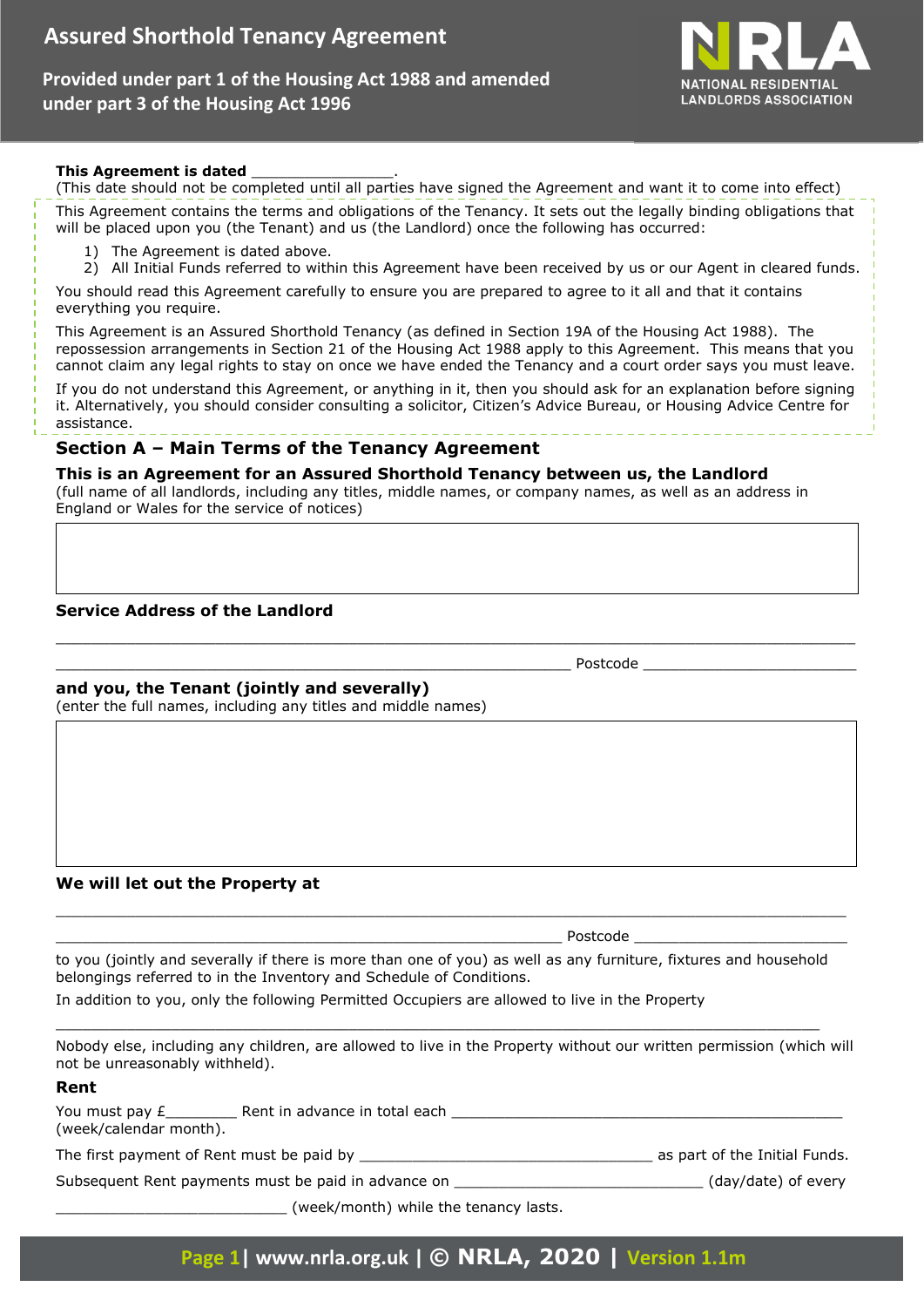# **Term**

The agreement is for an initial fixed term of

commencing on

If, at the end of this time we have not received from you at least one calendar months' notice, in writing, expiring on the last day of the fixed term to terminate the agreement, the tenancy will continue as a contractual periodic tenancy. The periods of this contractual periodic tenancy will be the same as those for which rent was last payable under the initial fixed term of the tenancy. This periodic tenancy will continue until you or we terminate the tenancy in accordance with clauses 7.1 – 7.6 of this Agreement.

# **Right to rent**

It is a condition of this tenancy that you and anyone living in the Property must have a 'right to rent' as set out in Section 22 of the Immigration Act 2014.

#### **Contents and Shared Facilities**

The Property is let along with all the Contents referred to in the Schedule of Condition and Inventory. These

will be provided to you before  $\frac{1}{2}$  =  $\frac{1}{2}$  =  $\frac{1}{2}$  =  $\frac{1}{2}$  =  $\frac{1}{2}$  =  $\frac{1}{2}$  =  $\frac{1}{2}$  =  $\frac{1}{2}$  =  $\frac{1}{2}$  =  $\frac{1}{2}$  =  $\frac{1}{2}$  =  $\frac{1}{2}$  =  $\frac{1}{2}$  =  $\frac{1}{2}$  =  $\frac{1}{2}$  =  $\frac{1}{2}$ 

You should check these documents carefully. If you do not agree with, or wish to challenge, either document then you must contact us or our Agent in writing within 7 days. If not, we will deem that you have accepted the Inventory and Schedule of Condition as fair and accurate and that we or our Agent may rely on them at the end of Tenancy to show the condition of the Contents and Fixtures and Fittings provided at the outset.

 $\_$  , and the set of the set of the set of the set of the set of the set of the set of the set of the set of the set of the set of the set of the set of the set of the set of the set of the set of the set of the set of th

You are also entitled to use the following shared facilities;

If you are allocated parking it is

# **Security Deposit**

The Deposit of  $E$  and the UP of the UP of the UP of the UP of the Deposit taken) must be paid in full as part of the Initial Funds. It will be protected within a Government approved deposit scheme within 30 days of receipt in accordance with Clauses 5.1-5.7 of this Agreement.

#### **Utilities**

Unless stated otherwise in clause 2.11 of this Agreement or an addendum to this Agreement, you are responsible for paying all electricity, gas, phone, water, communication services and council-tax bills relating to the Property that apply during the Tenancy.

This includes contacting the local billing authority or the provider of any other utility to ensure they are aware that you are liable for paying these bills.

#### **Agent**

Where we have engaged an Agent, their details are included below.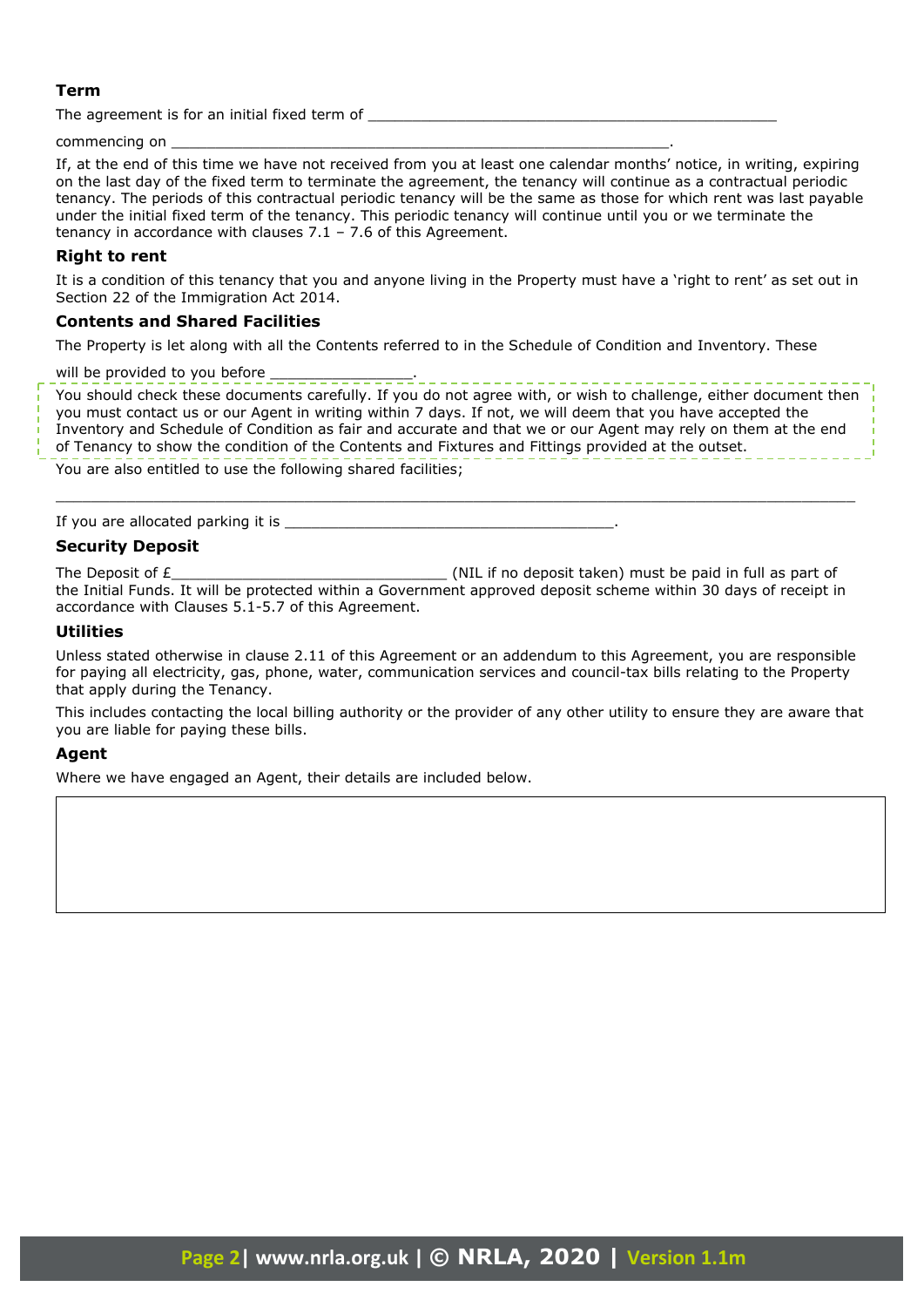# **Section B - Definitions**

*"Agent"* means the company or person who has been engaged by us to manage the Property on our behalf, or anyone who subsequently takes over the rights and obligations of our Agent.

*"Contents"* means anything provided by us as stated in the Inventory including but not limited to white goods, furniture, cutlery, utensils, implements, tools, equipment or the Fixtures and Fittings.

*"Emergency"* means where there is a risk to life or damage to the fabric of the Property or the Contents.

*"Fixtures and Fittings"* includes references to any fixtures, fittings, furnishings, effects, floor, ceiling or wall coverings.

 *"House in Multiple Occupation/HMO"* means that this Property is let to a group of three or more people where at least two people are unrelated.

*"Initial Funds"* are funds that must be paid by the dates specified to make this Agreement binding on all parties. These Initial Funds are detailed in the Tenancy Agreement and include the initial payment for Rent.

*"Inventory"* is the document drawn up by us, our Agent, or an inventory clerk, which will be given to you on or shortly after the commencement of the Tenancy. It describes the Contents of the Property as provided by us. It may include a Schedule of Condition, written report, photos or videos to record the Contents and condition of the Property or Contents. It may include meter readings.

*"Joint and Severally Liable"* means where there are two or more Tenants, you will each be responsible for complying with the obligations in this Agreement both individually and together. We may seek to enforce these obligations or claim damages against any one or more of you. For example, if three Tenants are named on this Agreement and one Tenant does not pay their proportion of the Rent, we can recover the amount owed from any one of you or any group.

*"Landlord"* includes anyone entitled to possession of the Property under this Agreement.

*"Permitted Occupier"* means a person who is not a party to the Tenancy, and for the avoidance of doubt is not a Tenant. They have no rights to the Property but have been granted permission to occupy the Property as a guest for a period of time during this Tenancy by the Landlord.

*"Policy"* means any insurance policy held by us for the Property or Contents.

*"Property"* includes any part or parts of the building boundaries, fences, garden and outbuildings belonging to us unless they have been specifically excluded from this Agreement. Where the Property is part of a larger building, Property includes the common access ways and shared facilities.

*"Rental Period"* means the time between Rent due dates. For example if the Tenancy is weekly and Rent is due on a Wednesday, the Rental Period will be from Wednesday to Tuesday. If the Tenancy is monthly and Rent is due on the 10th of each month, the Rental Period will be from the 10th to the 9th of the following month.

*"Schedule of Condition"* is a summary of the condition of the Property or Contents and usually includes a description of any faults, damage or missing items.

*"Superior Lease"* sets out the promises we have made to our superior landlord. You will also be bound by these promises if you have prior knowledge of them. The superior landlord is the person who owns the interest in the Property, giving them the right to possession of the Property at the end of our lease.

*"Tenancy"* means the time between the commencement and the termination of this Agreement including any extensions or renewals that may have been granted to you by us.

*"Us" "our" "we"* means the Landlord.

 *"Working Day"* does not include Saturdays, Sundays and Bank Holidays.

*"You" "your"* means the Tenant.

References to the singular include the plural and references to the plural include the singular.

# **Section C – Terms and Conditions**

We let the Property together with the Contents to you for the Tenancy on the letting terms set out in this Agreement as supplemented by any addendum to this Agreement.

# **1.0 Tenant's Obligations**

You hereby agree with us as follows:

1.1 Any obligation upon you under this Agreement to do or not to do anything shall also require you not to permit and to use reasonable endeavours to prevent anyone in your household or any visitor to do or not to do the same thing.

1.2 Where there is more than one Tenant you will all be Joint and Severally Liable for the obligations contained within this Agreement. In the event of non-payment of Rent and or other breaches of this Agreement any individual Tenant or group of Tenants may be held liable. This means that legal action may be brought against any one or any group of Tenants.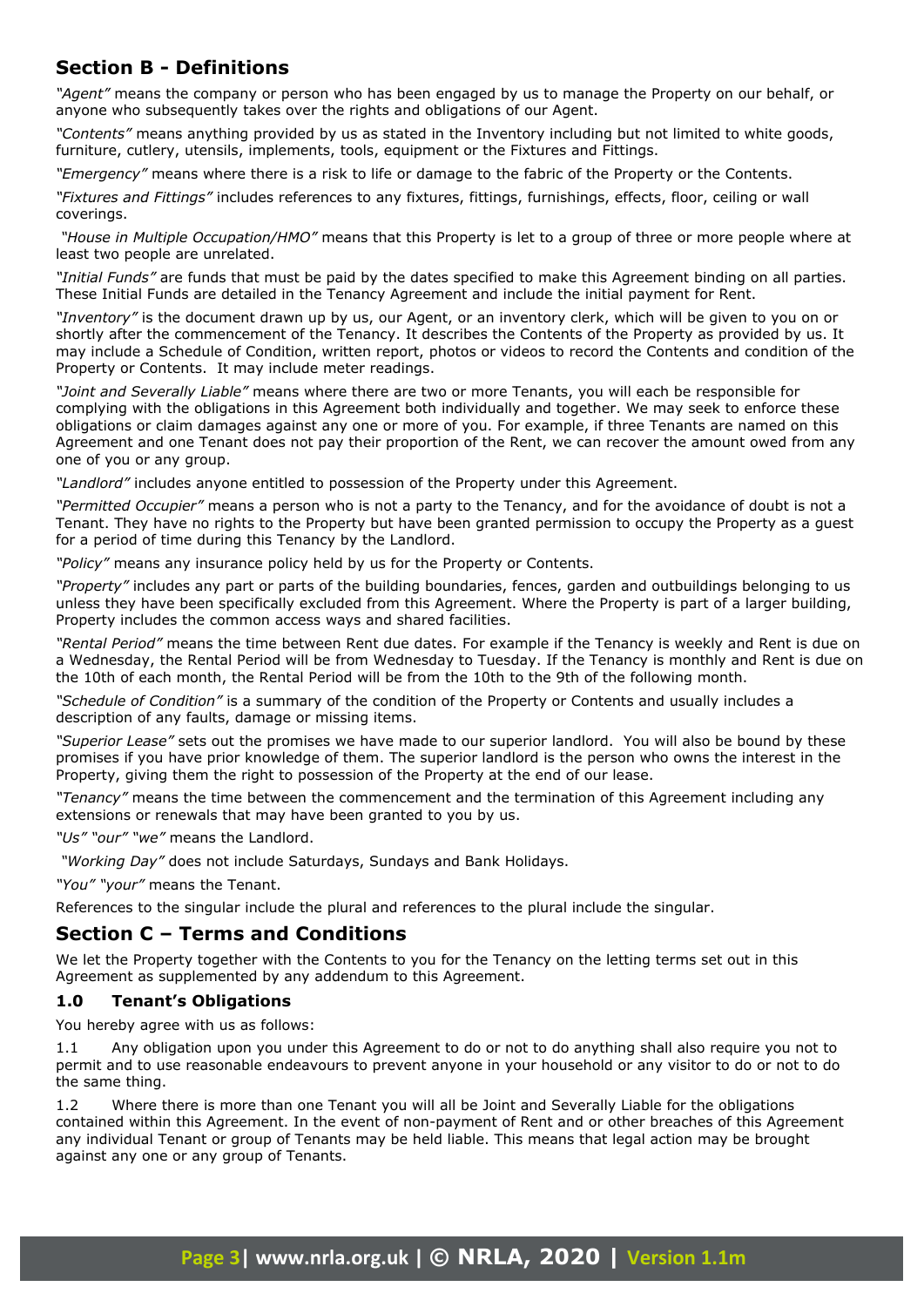1.3 Where we have provided you with a copy of a Superior Lease setting out the promises we have made to our superior landlord, you agree that you will also be bound by these promises, excepting any service charges or ground rent which we are responsible for paying under the Superior Lease.

# **Rent and Charges**

1.4 To pay the Rent to us at the times and in the manner specified in this Agreement whether or not it has been formally demanded.

1.5 To pay the charges for Council Tax (or any similar charge which replaces it) and Utilities and other relevant suppliers that you are responsible for under this Agreement.

1.6 To pay all costs and expenses incurred by us on an indemnity basis:

1.6.1 in the recovery from you of any Rent and any other money which is in arrears;

1.6.2 in the enforcement of any of the provisions of this Agreement, including those for seeking possession of the Property;

1.6.3 in the service of any notice relating to the breach by you of any of your obligations under this Agreement whether or not the same shall result in court proceedings;

1.6.4 the cost of any bank or other charges if any cheque written by you is dishonoured or if any standing order or any other payment method is withdrawn by your bankers;

1.6.5 the cost of repairing, decorating or cleaning the Property or the Contents so they are to the same standard as at the commencement of the Tenancy (fair wear and tear excepted); and

1.6.6 any other monies owed by you to us.

# **Use of the Property**

1.7 Occupy the Property as your only or main home and behave in a tenant like manner.

1.8 Take reasonable care of the Property and common parts (if any).

1.9 Not assign, take a lodger, sublet, or part with or give up to another person possession of the Property or any part of it without our written permission (which will not be unreasonably withheld). If you do (even if we have given permission) you will be legally responsible for carrying out all 'right to rent checks' as set out in Section 22 of the Immigration Act 2014 on any sub-tenants or other people living in the property. You will pay us compensation for any losses, damages, cost, or fines we face as a result of you failing to carry out any right to rent check correctly.

1.10 Not carry on in the Property any trade, profession, business or receive paying guests or register any business at the Property or use the Property for any purpose other than your private residence without our written permission (which will not be unreasonably withheld).

1.11 Not use the Parking (if Parking is specified in this Agreement) for any purpose other than for the storage of a private motor car or motor bike without our written permission (which will not be unreasonably withheld).

1.12 Not display any poster or notice board so as to be visible from the exterior of the Property without our written permission (which will not be unreasonably withheld).

1.13 You, must not harass or act in an antisocial manner to, or pursue a course of antisocial conduct against any person in the neighbourhood. Such people include residents, visitors, us, our Agents and contractors.

In particular but not exclusively, you must not:

1.13.1 make excessive noise. This includes, but is not limited to, the use of televisions, CD players, digital media players, radios and musical instruments, DIY and power tools;

1.13.2 fail to control pets properly or allow them to foul or cause damage to other people's property;

- 1.13.3 allow visitors to the Property to be noisy or disruptive;
- 1.13.4 use the Property or allow it to be used, for illegal or immoral purposes;
- 1.13.5 vandalise or damage the Property or any part of the common parts (if any) or neighbourhood;
- 1.13.6 leave rubbish and recycling either in unauthorised places or at inappropriate times;

1.13.7 allow any other person (including children) to cause nuisance or annoyance to other people by failing to exercise reasonable control over them and take steps to prevent this;

1.13.8 harass, threaten or assault any other tenant, member of his/her household, visitors, neighbours, us, our family members or our employees or our Agent, or any other person or persons in the Property, or neighbourhood, for whatever reason. This includes behaviour due to that person's race colour or ethnic origin, nationality, gender, sexuality, disability, age, religion or other belief, or other status;

1.13.9 use or carry offensive weapons;

1.13.10 use, sell, cultivate or supply unlawful drugs or sell alcohol; and

1.13.11 store or bring onto the Property any type of firearm or firearm ammunition including any replica or decommissioned firearms.

1.14 Not bring into the Property any furniture, or electrical equipment or other items which might be a hazard or cause damage or injury to the Property or to other occupants in the Property.

1.15 Not introduce into the Property any dangerous or flammable goods, materials, or substances, apart from those required for general household use. Not to store any heating fuel, paraffin or bottled gas or other gaseous fuel without our written permission (which will not be unreasonably withheld).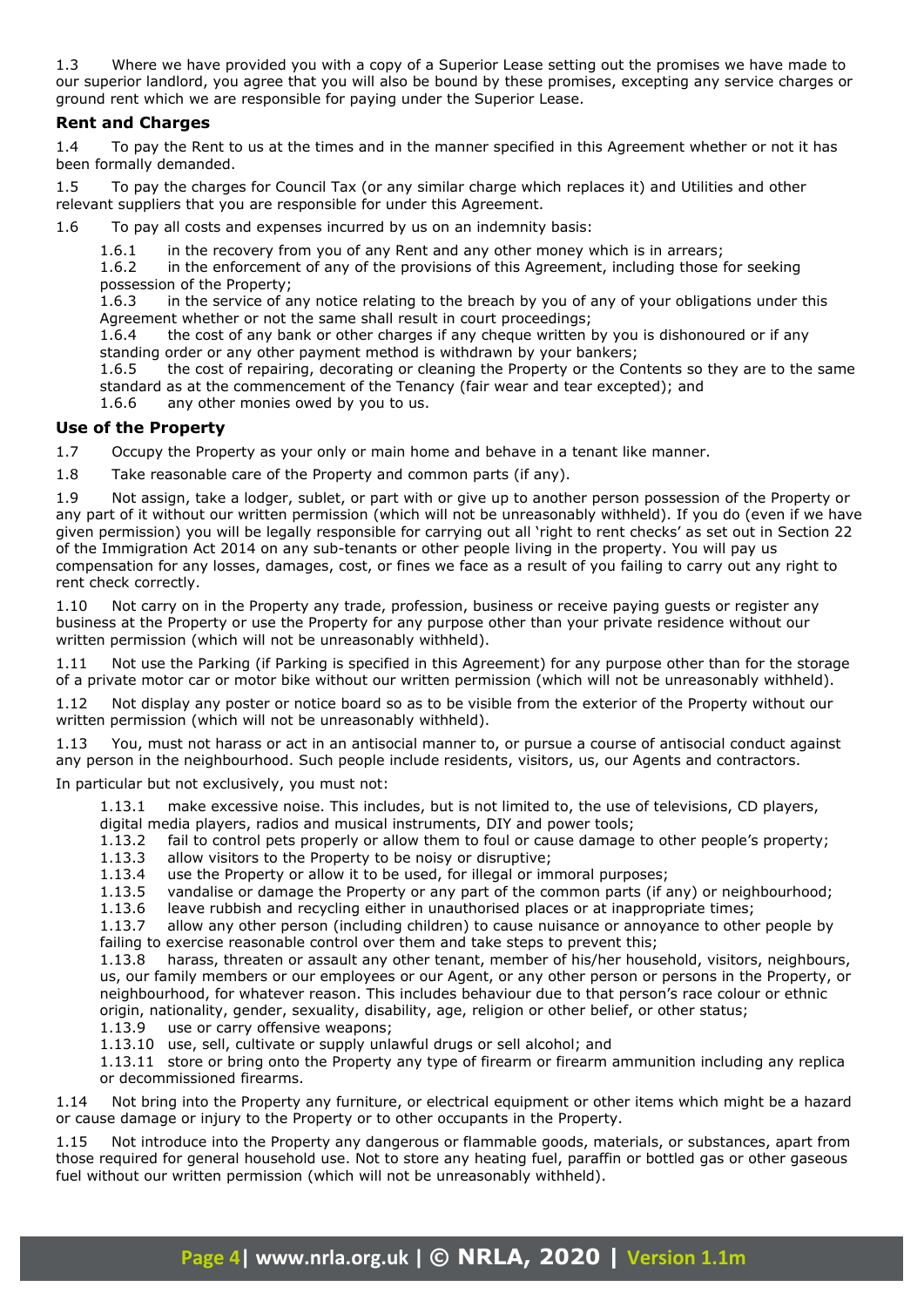1.16 Not smoke tobacco or any other substance in the Property without our written permission (which will not be unreasonably withheld). For the avoidance of doubt nicotine staining is not considered to be fair wear and tear.

1.17 Not keep any animals, reptiles, insects, rodents or birds at the Property without our written permission (which will not be unreasonably withheld). For the avoidance of doubt, this clause does not apply in connection with registered guide and assistance dogs. Any pet (where permitted) will be kept under supervision and control to ensure that it does not cause deterioration in the Property, deterioration in the condition of common areas or nuisance either to neighbours or persons in the locality of the Property. If you fail to exert reasonable supervision and control, we shall be entitled to withdraw our consent and require immediate removal of the pet. You will be liable for reasonable costs and expenses incurred by us in replacing and or reinstating the Property and its Contents owing to any damage or soiling to the Property and Contents caused by the pet including but not limited to de-infestation where required.

1.18 Take all reasonable steps not to block or cause a blockage to the drains and pipes, gutters and channels in or about the Property.

1.19 Where you are responsible for the payment of a Utility, you must inform us if you change supplier. Unless we have given written permission (which will not be unreasonably withheld) you must not change the utility meters for the Property. If you do, we reserve the right to require you to change the meter back to its original state at the end of the Tenancy.

Where we are responsible for the payment of a Utility you must not change the supplier or the meter for that Utility.

1.20 Take all reasonable precautions to prevent condensation and or mould growth by keeping the Property adequately ventilated and heated.

1.21 Take all reasonable precautions to prevent damage occurring to any pipes or other installations in the Property that may be caused by frost provided the pipes and other installations were adequately insulated at the start of the Tenancy.

1.22 Not put any damaging oil, grease or other harmful or corrosive substance into the washing or sanitary appliances or drains.

1.23 To arrange suitable contents insurance which you require for your own belongings. We will have no liability to insure any items belonging to you.

1.24 Not park in any space not designated to you.

1.25 In the case of a flatted property, or any other property having common parts, you agree, in conjunction with the other proprietors/occupiers, to sweep and clean the common stairway and to co-operate with the other proprietors/occupiers in keeping the garden, back green or other communal areas clean and tidy.

1.26 Not obstruct the fire escape or common parts (if any). Any obstructions may be removed by us or our Agent.

1.27 Not allow children to play in the fire escapes or common parts (if any).

1.28 Replace or repair or pay our reasonable costs of repairing or replacing or reinstating the Property or its Contents which are destroyed, damaged, soiled, removed, or lost during the Tenancy (fair wear and tear excepted).

# **Leaving the Property Empty**

1.29 Advise us by giving reasonable written notice if you intend to be absent from the Property for more than 14 days and to provide the actual dates that the Property will be unoccupied.

1.30 You are strictly prohibited from leaving the Property empty for more than 28 days.

1.31 Ensure at all times when the Property is unoccupied that all external doors/windows are properly locked or are otherwise properly secured and take appropriate action with regard to supplies of water, gas and electricity to prevent flooding, frost or fire.

1.32 Flush through any water systems following any period where the Property is left unoccupied by running all taps and showers to remove any stagnant water.

#### **Condition of Property**

1.33 Keep the interior of the Property including the Fixtures and Fittings and the Contents in the same condition, cleanliness, repair and decoration as at the commencement of the Tenancy (fair wear and tear excepted) and to carry out those jobs that you would reasonably be expected to carry out including but not limited to the cleaning of any sanitary appliances, shower wastes and windows as often as necessary.

1.34 Not remove any of the Contents from the Property without our written permission (which will not be unreasonably withheld).

1.35 Not make any alteration or addition to the Property or the electric, gas or plumbing system or decorate or change the style or colour of the decoration whether it be internal or external, or to erect and or install any aerial, satellite dish or cable television without our written permission (which will not be unreasonably withheld). Any request for adaptations, auxiliary aids or services in terms of the Equality Act 2010 must be made in writing to us.

1.36 Not damage the Property or the electric, gas, or plumbing system.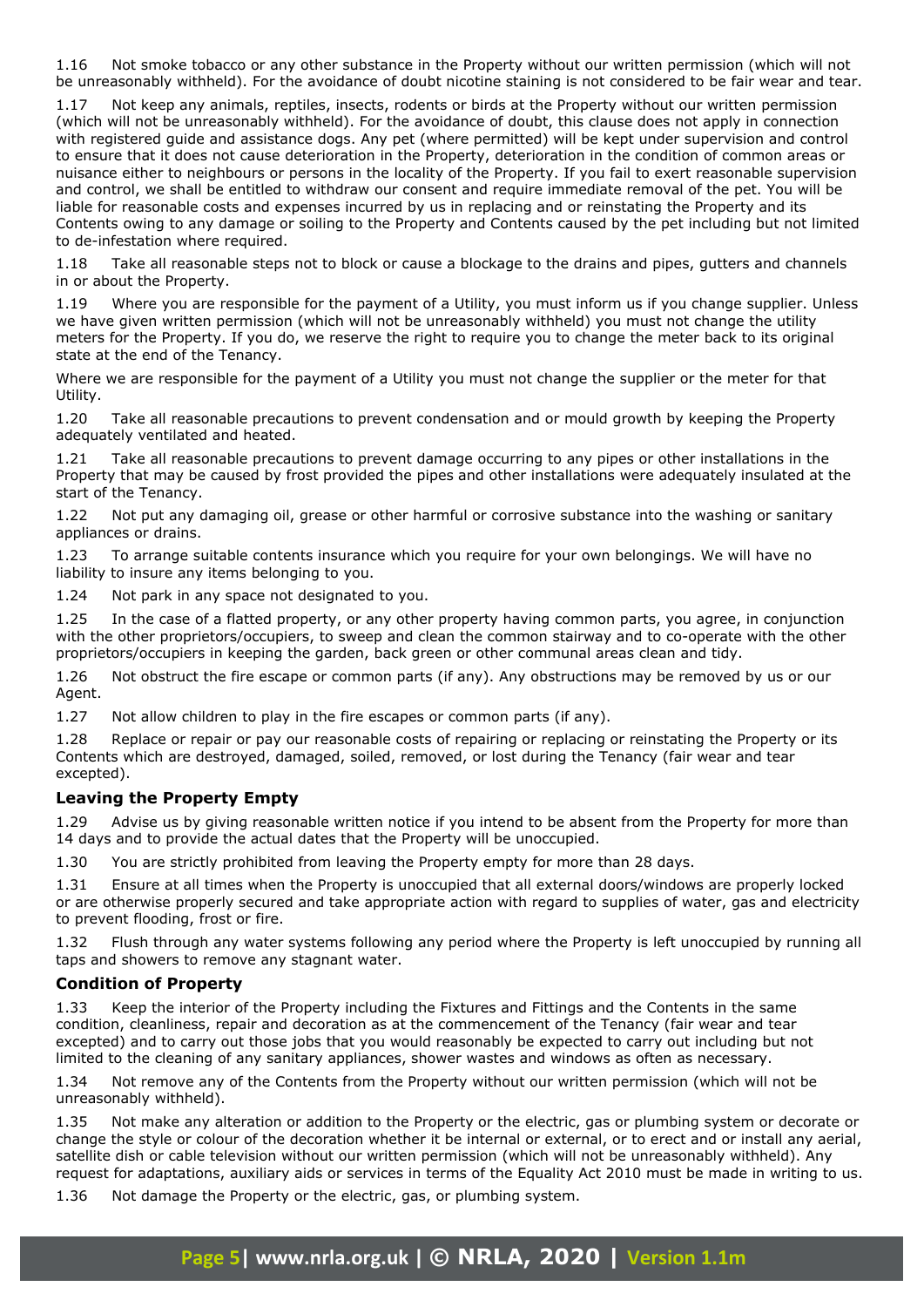1.37 Notify us as soon as reasonably possible having regard to the urgency of the matter of any defect in the Property which comes to your attention.

1.38 Replace any light bulbs, fluorescent tubes, or batteries, promptly and when necessary.

1.39 Keep the exterior free from rubbish and recycling and place all rubbish and recycling receptacles in the allocated space for collection on the day for collection. Rubbish and recycling receptacles should be returned to their normal storage places as soon as possible after rubbish and recycling has been collected.

1.40 Take proper care of the shared facilities (if any) and clean as appropriate after use.

1.41 Keep the gardens, driveways, pathways, lawns, hedges, flower beds, shrubs, rockeries and ponds (if any) in good and safe condition and as neat, tidy free from rubbish and properly tended as they were at the start of the Tenancy subject to seasonal requirements. Not to alter the general layout of the garden or cut down, lop, remove or otherwise damage any trees, shrubs or plants (with the exception of normal pruning). To cut the grass as necessary and properly tend the lawns and any borders in order to keep the same in a neat and tidy condition, subject to seasonal conditions.

1.42 Ensure that any smoke, carbon monoxide or other alarms in the Property are kept in good working order. For the avoidance of doubt, this means that you must not interfere with them except to regularly test the alarms at the Property, replace batteries where necessary and to report any fault to us immediately.

#### **Letters and Notices**

1.43 Forward any notice, order, proposal or legal proceedings affecting the Property or its boundaries to us promptly upon receipt of any notice, order, proposal or legal proceedings.

1.44 Forward all correspondence addressed to the Landlord at the Property to us within a reasonable time.

# **Access for Repairs, Inspections and Valuations**

1.45 Permit us (and our Agent or our contractors) reasonable access to the Property for any authorised purpose where you have been given 24 hours' notice, or access is required urgently for the purpose of carrying out work on the Property or inspecting the Property in order to determine what work we are entitled or have an obligation to carry out. The following are authorised purposes: carrying out any work or inspections on the Property which we are obligated to do because of legislation or contractual obligations; valuing the let Property (or any part of it); and viewing the Property with prospective occupiers or purchasers during the last 2 months of the Tenancy.

1.46 Allow reasonable use of the facilities within the Property in connection with anything done or to be done under Clause 1.45 of this Agreement.

1.47 Permit us and our Agent immediate access to the Property in the event of an Emergency, including but not limited to an imminent risk to your health and safety or members of your household or other persons in the vicinity.

# **Notice to Repair**

1.48 If we give you written notice to remedy a defect for which you are responsible you agree to carry out the repair within one month of the date of the given notice.

# **Key and Alarm Codes**

1.49 Permit us and our Agent to hold a set of keys or any other security devices necessary for the purpose of entering the Property in an Emergency.

1.50 Not change the alarms codes, door locks and or have any duplicate keys cut without our written permission (which will not be unreasonably withheld). Should you lose your keys or other security devices needed to access the property, you will be liable to meet our reasonable costs for replacement including the costs of fitting any new locks that are necessary.

# **At the End of the Tenancy**

1.51 At the termination of the Tenancy you agree to:

1.51.1 give up the Property with vacant possession;

1.51.2 give up the Property and the Contents in the same state of cleanliness, condition and decoration as it was at the commencement of the Tenancy (fair wear and tear excepted) and pay for the reinstatement, repair or replacement of the Property and Contents damaged, soiled, stained, marked or lost

during the Tenancy which were your responsibility in this Agreement;

1.51.3 remove all rubbish and recycling from the Property and properly dispose of it in receptacles outside the Property provided by the local council for the purpose of waste collection, or arrange with the local council for a special collection to uplift excessive or heavy rubbish for disposal;

1.51.4 allow us or our Agent to enter the Property with a surveyor for the purposes of carrying out an inspection;

1.51.5 leave the Contents in the respective positions that they occupied at the commencement of the Tenancy;

1.51.6 return all sets of keys to us and pay reasonable costs of having new locks fitted and new keys cut in the event that not all keys are returned to us;

1.51.7 remove all personal belongings including food stuff; and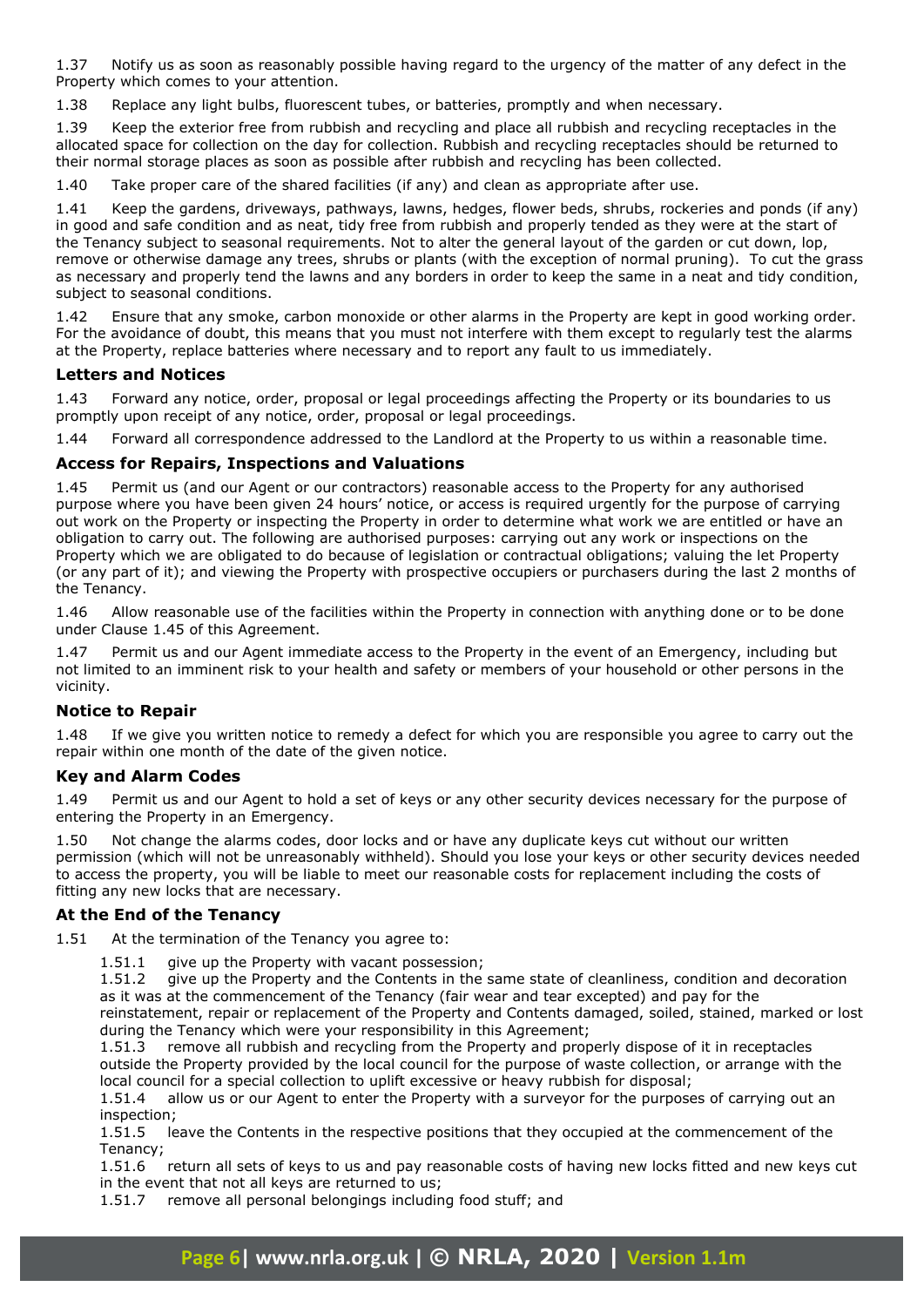1.51.8 provide us or our Agent with a forwarding address at the end of the Tenancy for ease of administration and communication between both parties including the ease of return of the Deposit.

1.52 We will remove, store, sell or otherwise get rid of any furniture or goods which you refuse to remove or fail to remove from the Property at the end of the tenancy. Normally we will store your furniture or goods for a minimum of 14 days after the end of the tenancy. However, we may dispose of any perishable, harmful or unpleasant items and also any items which reasonably appear to us to be waste or refuse without having to store them. Other items which have to be stored may be disposed of by us after this 14 days period where we reasonably consider them not to be worth selling because they are of little or no value (taking into account the costs likely to be incurred and the practicalities involved). Any remaining items will not be sold or got rid of without us first contacting you to notify you or if we are unable to do so after taking reasonable steps to try to contact you. You will be responsible for reasonable costs which we may have because of this. Likewise, we may make reasonable charges for storage. We are entitled to take the costs for storage from any money made from selling furniture or goods

1.53 Allow us to erect a 'to let' or 'for sale' sign at the Property during the last two months of the Tenancy.

# **Occupier's Liability**

1.54 You are responsible for verifying the suitability of the Property for you and members of your household including but not limited to any gardens, fences, ponds or outbuildings, especially in relation to the safety of pets and young children.

1.55 You are responsible (under the Occupier's Liability Act 1984) for the safety of all guests and other visitors who attend the Property and protect them (especially children) from any hazards at the Property, for example but not limited to ponds, swimming pools, fences and electric gates.

# **2.0 Landlord's Obligations:**

We hereby agree with you as follows:

2.1 Allow you to quietly possess and enjoy the Property during the Tenancy without interruption from us (not withstanding Clauses 1.45, 1.46 and 1.47 of this Agreement).

2.2 Pay all assessments and outgoings in respect of the Property which are our responsibility.

2.3 Ensure that any gas supply and appliances supplied by us comply with the Gas Safety (Installation and Use) Regulations 1998 (as amended).

2.4 Ensure that any electrical installations in the Property comply with the Electrical Safety Standards in the Private Rented Sector (England) Regulations 2020

2.5 Ensure that any furniture and equipment supplied by us comply with the Furniture and Furnishings (Fire) (Safety) Regulations 1988 (as amended).

2.6 Keep in repair the structure and exterior of the dwelling (including drains, gutters and external pipes) and keep in repair and proper working order the installations for the supply of any water, electricity, gas, sanitation and for space heating and water heating in accordance with Section 11 of the Landlord and Tenant Act 1985 (as amended).

2.7 Keep in repair all mechanical and electrical appliances which form part of the Contents (unless specifically excluded), unless the fault and or failure is due to your act or failure to act.

2.8 Pay the service charges that we are responsible for as specified in this Agreement and or ground rent, if applicable.

2.9 Arrange for payment of premiums for any insurance of the Property and Contents belonging to us, such as those items included in the Inventory. We have no liability to insure any items belonging to you.

2.10 Arrange for the Property and Contents (but not your possessions) to be insured and use all reasonable effort to arrange for any damage caused by an insured risk to be remedied as soon as is reasonably practicable, and to refund to you any Rent paid for any period in which the Property is uninhabitable or inaccessible as a result of such damage, unless the insurers refuse to pay out the policy monies because of anything you have done or failed to do in breach of this Agreement.

2.11 Pay the following Utilities that we are responsible for under this Agreement;

# **3.0 Interest on Rent Arrears and Other Monies**

3.1 You agree to pay interest at the rate of 3% above the Bank of England base rate upon any Rent or other monies due under this Agreement which is more than 14 days in arrears in respect of the date from when it became due to the date of payment.

\_\_\_\_\_\_\_\_\_\_\_\_\_\_\_\_\_\_\_\_\_\_\_\_\_\_\_\_\_\_\_\_\_\_\_\_\_\_\_\_\_\_\_\_\_\_\_\_\_\_\_\_\_\_\_\_\_\_\_\_\_\_\_\_\_\_\_\_\_\_\_\_\_\_\_\_\_\_\_\_\_\_\_\_\_\_\_\_\_\_\_\_\_\_

# **4.0 Inventory and Schedule of Condition**

4.1 Upon taking the Tenancy you will be invited to attend a check-in process where you will be given access to the Property and an opportunity to take meter readings. You will be provided with the Inventory and Schedule of Condition relating to the Property on or shortly after the commencement of the Tenancy. The Inventory is an agreed record of the Contents and condition of the Property and Contents at commencement of the Tenancy and shall be used to assess any loss, damage or dilapidation as recorded at the end of the Tenancy.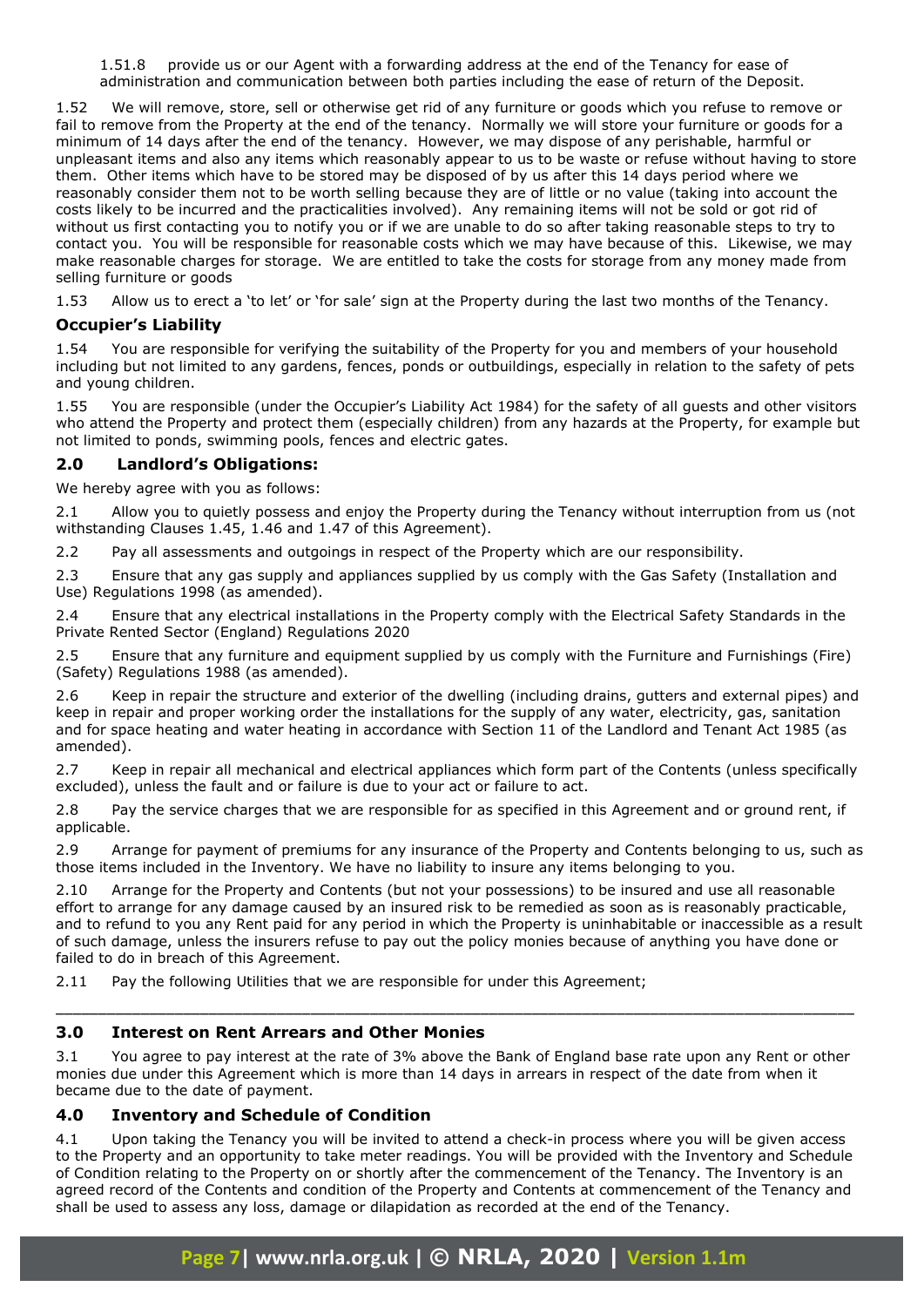4.2 You have a period of 7 days from the start of the Tenancy, or receipt of the Inventory and Schedule of Condition (whichever is later), to ensure that the Inventory and Schedule of Condition is correct and to tell us or our Agent of any discrepancies in writing, after which the Inventory and Schedule of Condition will be amended as appropriate. If you take no action and after the 7-day period has expired, you shall be deemed to be fully satisfied with the terms.

4.3 At the end of the Tenancy you will be invited to attend a check-out process which will be arranged by us. The check-out process will comprise a full inspection of the Property and its Contents and an opportunity to take meter readings. Any items missing, damaged or otherwise in a different state to their condition at the check-in will be recorded. You are strongly encouraged to be present at this process as best practice. This will give you the opportunity to dispute or explain any deficiencies or defects discovered at the check-out or to take any immediate remedial action by negotiation with us or our Agent.

#### **5.0 The Deposit**

5.1 The Deposit will be held by the same security towards the security towards the security towards the security towards the security towards the security towards the security towards the security towards the security towa discharge or part discharge of any liability referred to in Clause 5.4 of this Agreement and subject to this on trust for you absolutely.

5.2 The Deposit will be protected in a government-approved tenancy deposit scheme, namely

\_\_\_\_\_\_\_\_\_\_\_\_\_\_\_\_\_\_\_\_\_\_\_\_\_\_\_\_\_\_\_\_\_\_\_\_\_\_\_\_\_\_\_\_\_\_\_\_\_\_\_\_\_\_\_\_\_\_\_\_\_\_.

We can transfer the Deposit to another government-approved tenancy deposit scheme or change the person who holds the Deposit (unless it has been paid into a government-approved custodial tenancy deposit scheme). If we do this, we will inform you in writing.

5.3 You will not receive interest on the Deposit unless it is paid into a custodial tenancy deposit scheme. If it is paid into a custodial tenancy deposit scheme, you will receive any interest that may be due under the scheme's terms and conditions.

Monies shall be deducted from the Deposit in respect of all reasonable costs and expenses incurred by us (including but not limited to the costs and fees of our solicitors and other professional advisors) in respect of:

5.4.1 Any rent or other money due or payable by you under this Agreement of which you have been made aware and which remains unpaid after the end of the Tenancy;

5.4.2 The reasonable costs incurred in compensating us for, or for rectifying or remedying any breach by you of your obligations under this Agreement, including but not limited to, those relating to the cleaning of the Property or its Fixtures or Fittings and the removal or storage of any goods that you leave or refuse to remove at the end of the Tenancy;

5.4.3 Any unpaid accounts or charges for electricity, gas, phone, water, communication services and council-tax incurred at the property that you are responsible for paying under this Agreement where we have incurred a loss as a result of your failure to pay.

5.4.4 Any damage, or compensation for damage, to the Property and or its Fixtures and Fittings and or for missing items for which you may be liable, subject to an apportionment or allowance for fair wear and tear, the age and condition of each and any such item at the commencement of the Tenancy, insured risks and repairs that are our responsibility.

5.5 If the Deposit shall be insufficient you shall pay us such additional sums as shall be required to cover all costs, charges and expenses properly due.

5.6 If you are all content to appoint a lead tenant for the purposes of managing the Deposit,

is chosen to deal with the Deposit on your behalf (jointly and individually) and on behalf of anyone who is not a tenant who paid towards the Deposit. As soon as is practicable at the end of the Tenancy, we will return any Deposit (minus any agreed deductions or money still in dispute) directly to the lead tenant to be allocated as they see fit.

Where no lead tenant is agreed, as soon as is practicable at the end of the Tenancy, we will return the Deposit minus any agreed deductions or money still in dispute. A proportion of the deposit will be allocated to each tenant or person paying towards the Deposit individually. This proportion will be based on the respective amounts of the Deposit paid by them at the start of the Tenancy, minus a proportion of any agreed deductions or money still in dispute.

5.7 If someone else has paid towards the Deposit other than a Tenant, then you must provide their name and address below. Otherwise, you confirm that the only people who have paid towards the Deposit are Tenants.

| Name | Address |
|------|---------|
|      |         |
|      |         |
|      |         |
|      |         |
|      |         |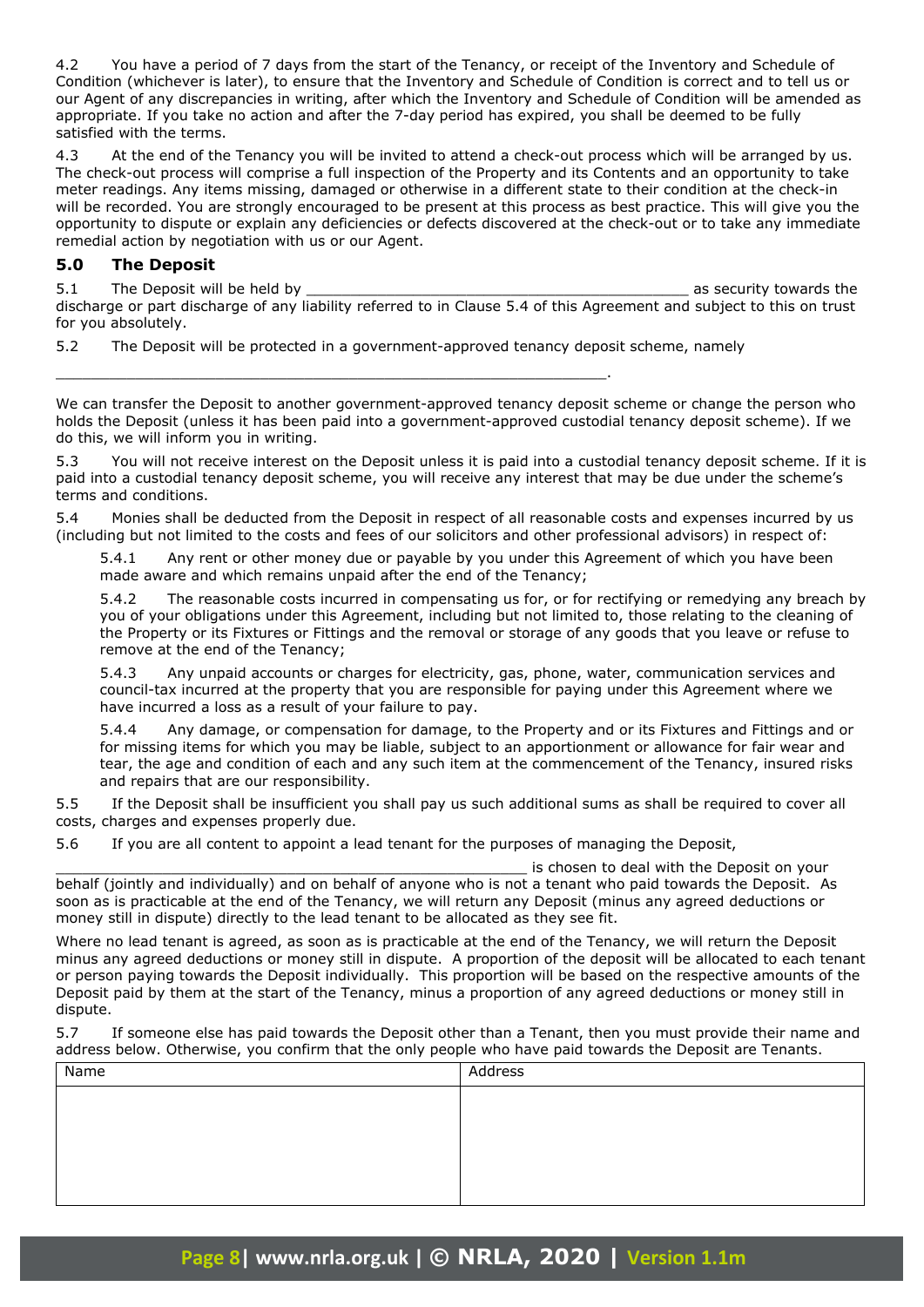# **6.0 Consents**

6.1 We confirm that all necessary consents have been obtained to enable us to enter into this Agreement (whether from a superior landlord, lenders, mortgagees, insurers, or others).

# **7.0 Ending the tenancy**

7.1 To end the periodic continuation of the tenancy you must provide us with written notice you intend to leave to the service address provided in Section A of this Agreement or, if we consent to service of notice via email then to the email address provided in clause 9.2 of this Agreement. The notice must end on the last day of the Rent Period and must be of sufficient length to be considered valid. This means that for tenancies where the Rent is paid weekly, fortnightly or four-weekly, the notice period must be at least 28 days in length. Where the Rent is paid monthly the notice must be at least one calendar month in length.

- 7.2 We have the right to recover possession of the Property by lawful means if:
	- 7.2.1 any of the grounds listed in Schedule 2 of the Housing Act 1988 as amended under the Housing Act 1996 apply (these include not paying rent, breaking a term of the tenancy and causing a nuisance or annoyance); or
	- 7.2.2 the arrangements for us to repossess the property in section 21 of the Housing Act 1988 apply.
	- 7.2.3 the Rent is unpaid 14 days after becoming payable whether it has been formally demanded or not;
	- 7.2.4 you have breached this Agreement;
	- 7.2.5 you become bankrupt;
	- 7.2.6 the Tenancy is no longer an assured tenancy (including a shorthold). For example, it is no longer the only or main home of the Tenant.

This clause does not affect your rights under the Protection from Eviction Act 1977. We need a court order to repossess the Property.

7.3 We reserve the right to re-enter the Property by lawful means if you do not have the Right to Rent in the United Kingdom as determined by Section 22 of the Immigration Act 2014.

7.4 If you give us notice that you are going to leave the property before the fixed term of this Agreement has ended, you must pay our reasonable costs for reletting the Property and continue to pay the rent in advance for each rent period until a new tenant moves in. We do not have to take the Property or the Tenancy back from you early unless we want to do so.

7.5 We give you notice that we may repossess the Property under Ground 1 in Schedule 2 to the Housing Act 1988 as we have either lived in the Property as our only or main home or plan to do so in the future.

7.6 We give you notice that the Property is subject to a mortgage which was granted before the beginning of the Tenancy.

We may repossess the Property under Ground 2 in the same Schedule which allows the lender to repossess it.

# **8.0 Effect of Termination**

8.1 Termination of this Agreement ends the Tenancy but does not release you from any outstanding obligations.

# **9.0 Notices**

9.1 We agree that any notices you give under or in relation to this Agreement which are to be given in writing may be served on the Landlord either by being left at the service address provided in Section A of this Agreement, by being sent to that address by first class post. Notices left at the address are deemed served on the next working day after being left at the address. Notices sent by first class post are deemed served two working days after posting.

9.2 We \_\_\_\_\_\_\_\_\_\_\_\_\_\_\_\_\_\_ (agree/do not agree) that any notices given under or in connection with this Agreement which are required to be given in writing may, alternatively, be sent by email. If we do agree to this, then the email address for these purposes is:

Any notices served to this email address will be deemed as served on the next working day after the notice was sent.

\_\_\_\_\_\_\_\_\_\_\_\_\_\_\_\_\_\_\_\_\_\_\_\_\_\_\_\_\_\_\_\_\_\_\_\_\_\_\_\_\_\_\_\_\_\_\_\_\_\_\_\_\_\_\_\_\_\_\_\_\_\_\_\_\_\_\_\_\_\_\_\_\_\_\_\_\_.

9.3 You agree that any notices given under or in relation to this Agreement which are to be given in writing may be served on you either by being left at the Property or by being sent to the Property by first class post. Notices left at the Property are deemed served the next working day. Notices sent by first class post are deemed served two working days after posting.